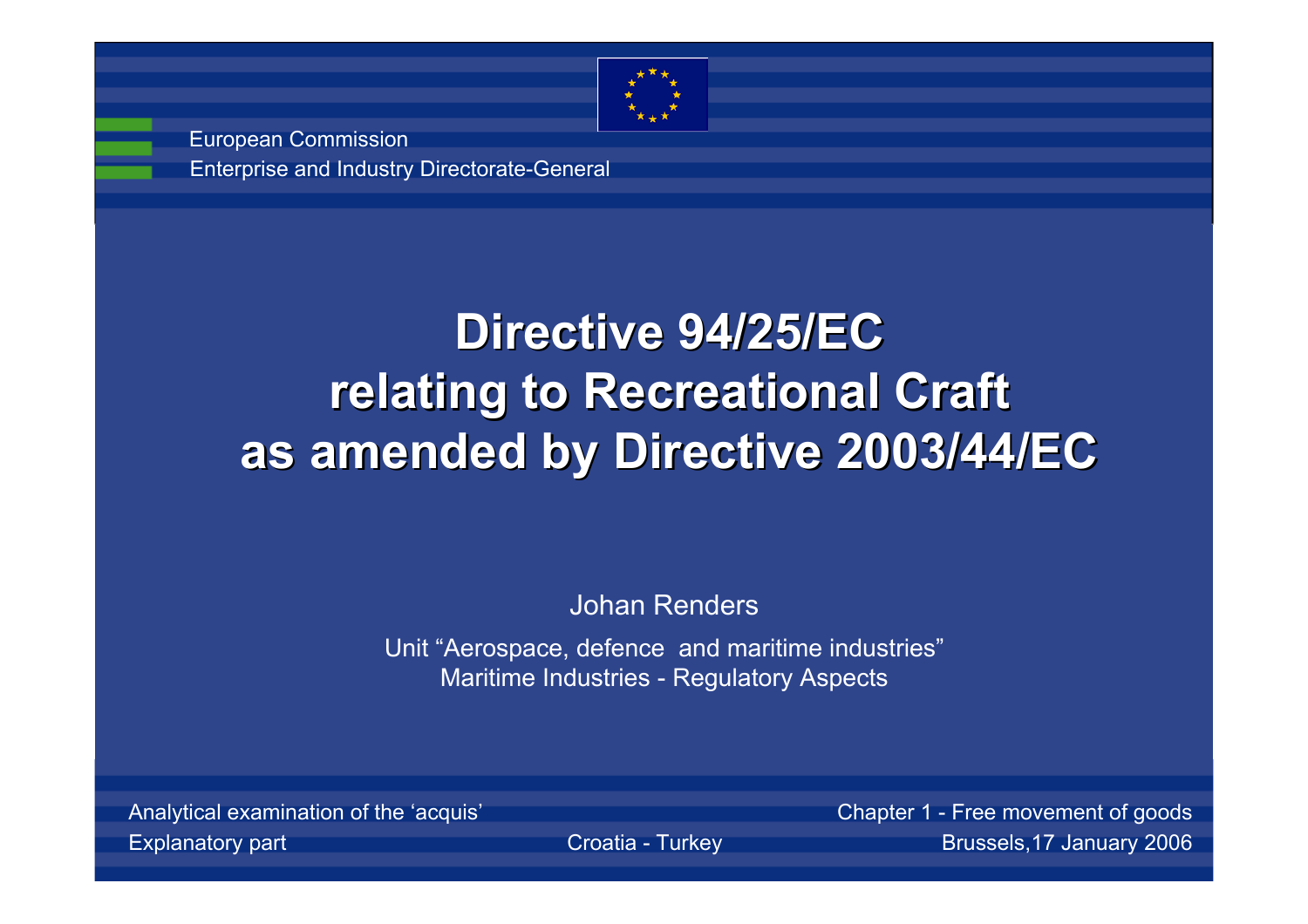## "production" directive 94/25/EC

#### Scope (article 1)<sup>2</sup>

– Recreational Craft

- **any boat** of any type, regardless of the it means of propulsion
- defined by **size** (hull length from 2,5 to 24 m), and
- defined by its **intended use** (sports and leisure)

#### Partly completed boats

(a hull or a hull and one or more components, kit boats)

#### Components referred to in Annex II

- ignition-protected equipment for inboard and stern drive engines
- start-in-gear protection devices for outboard engines
- steering wheels, steering mechanisms and cable assemblies
- fuel tanks and fuel hoses
- prefabricated hatches and portlights

Scope extended to **personal watercraft** and **propulsion engines** through Directive 2003/44/E Amended by Directive 2003/44/EC: fuel tanks **intended for fixed installations** and fuel hoses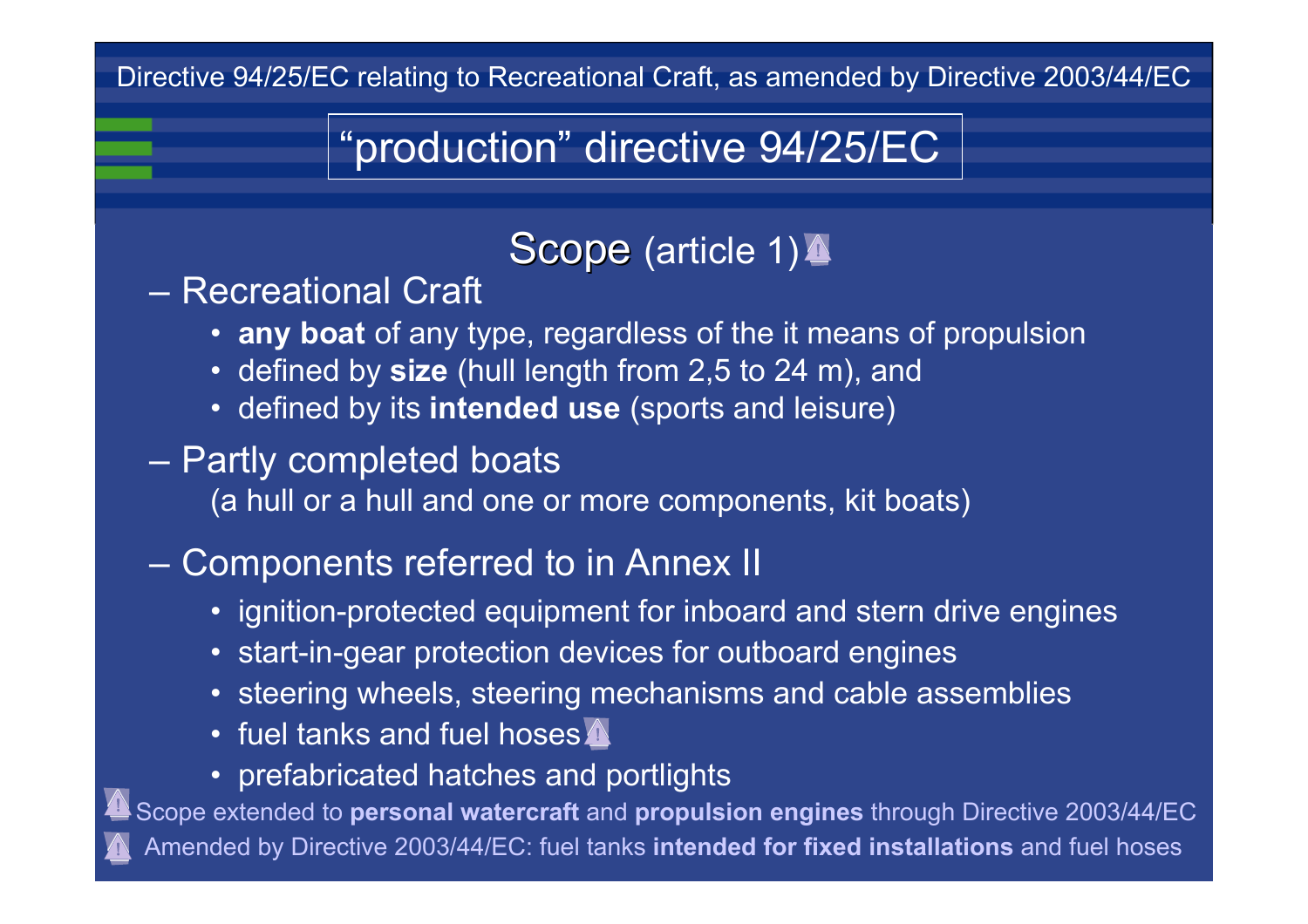## "production" directive 94/25/EC

## Exclusions

- •Craft intended solely for racing
- •Canoes and kayaks, gondolas and pedalos
- •Sailing surfboards
- •Powered surfboards, personal watercraft (jet skis)
- • Original, and replicas of, historical boats designed before 1950 and built predominantly with original materials
- •Experimental craft (if not subsequently placed on the market)
- •Craft built for own use (if not placed on the market within 5 years)
- •Commercial passenger craft
- •Submersibles, air cushion vehicles, hydrofoils



**Personal watercraft** removed from and **external combustion steam powered craft** added to the list of exclusions through Directive 2003/44/EC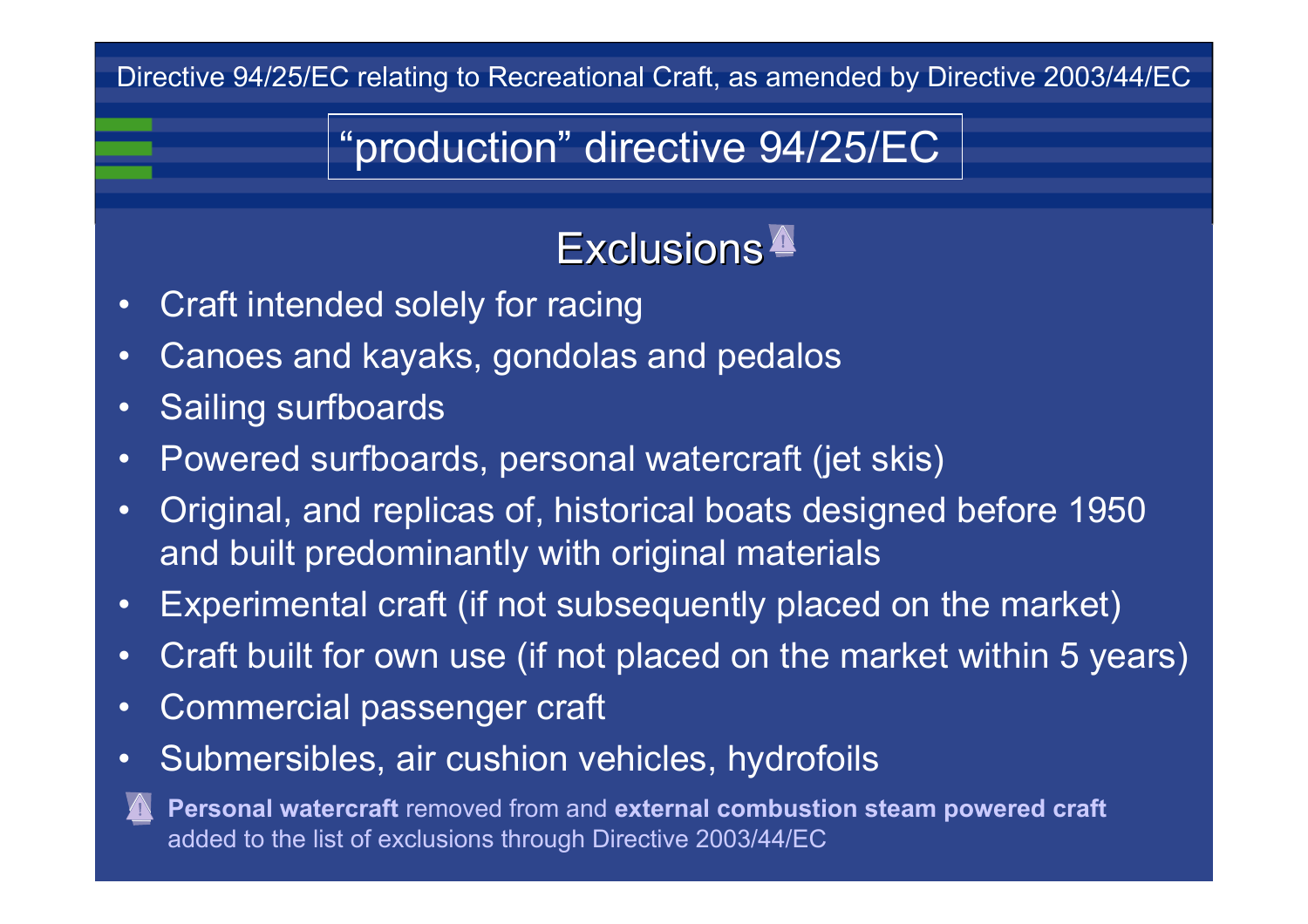## "production" directive 94/25/EC

Placing on the market and putting into service (article 2)

- 1. Products may be placed on the market and put into service for use in accordance with their intended purpose only if they do not endanger the safety and health of persons, property or the environment when correctly constructed and maintained.
- 2. Member States may adopt, in compliance with the Treaty, provisions concerning navigation on certain waters for the purpose of protecting the environment, fabric of waterways and ensuring safety of waterways, only if this does not require modification to craft in conformity with the Directive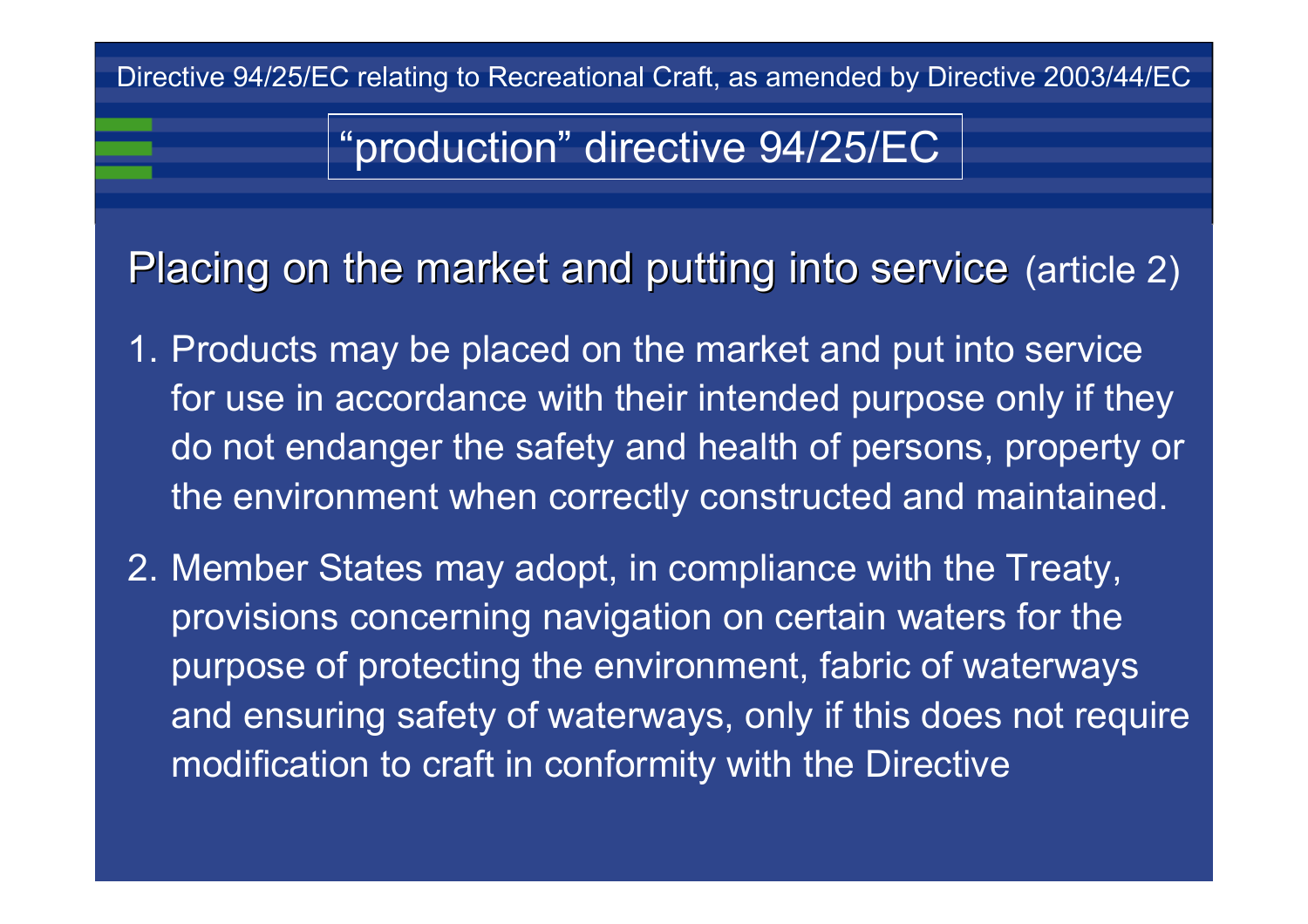"production" directive 94/25/EC

## Essential requirements (article 3)

Products shall meet the essential safety, health, environmental protection and consumer protection requirements set out in Annex I<sup><sup>1</sup></sup>

#### Boat design categories:

| <b>Design category</b> | <b>Wind force</b><br>(Beaufort scale) | Significant wave height<br>$\overline{(\mathsf{H}_{1/3}^{\mathstrut} \, \mathsf{m})^{\mathsf{H}}}$ |  |  |
|------------------------|---------------------------------------|----------------------------------------------------------------------------------------------------|--|--|
| A - 'Ocean'            | exceeding 8                           | exceeding 4                                                                                        |  |  |
| B - 'Offshore'         | up to, and including, 8               | up to, and including, 4                                                                            |  |  |
| C - 'Inshore'          | up to, and including, 6               | up to, and including, 2                                                                            |  |  |
| D - 'Sheltered waters' | up to, and including, 4               | up to, and including, 0.3                                                                          |  |  |

Annex I extended by Directive 2003/44/EC to cover exhaust and noise emissions Definitions of design category A and D amended through Directive 2003/44/EC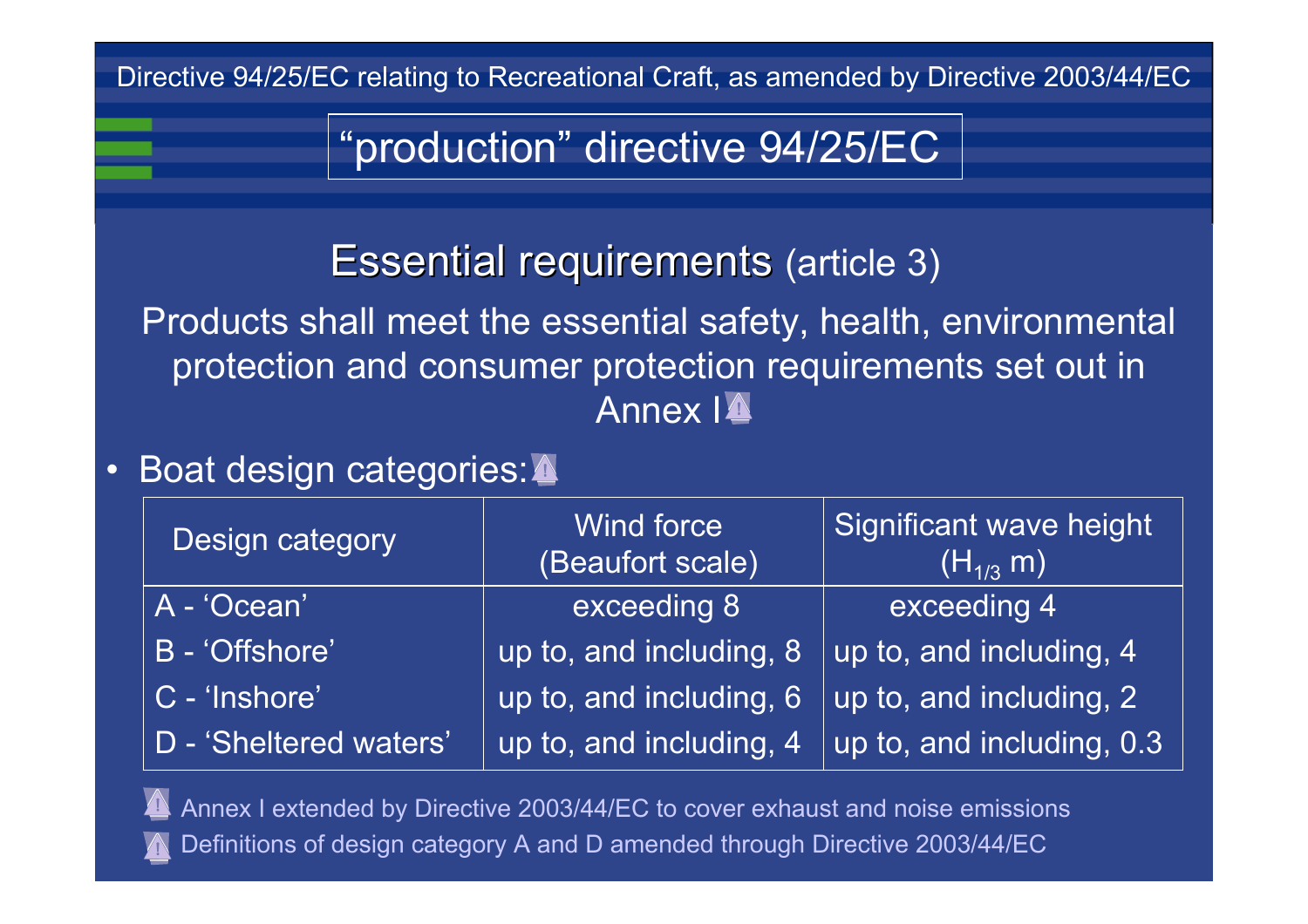## "production" directive 94/25/EC

## Essential Requirements (Annex I)

#### General Requirements: hull identification, Boat Design Categories



| $\circ$ AU-STA 36119 H899<br>$\bullet$              |  |  |  |  |  |  |  |  |  |
|-----------------------------------------------------|--|--|--|--|--|--|--|--|--|
|                                                     |  |  |  |  |  |  |  |  |  |
| <b>COUNTRY</b><br><b>CODE</b>                       |  |  |  |  |  |  |  |  |  |
| <b>HYPHEN</b>                                       |  |  |  |  |  |  |  |  |  |
| <b>MANUFACTURERS</b><br><b>IDENTIFICATION</b>       |  |  |  |  |  |  |  |  |  |
| <b>SERIAL NUMBER</b><br><b>MONTH OF MANUFACTURE</b> |  |  |  |  |  |  |  |  |  |
| <b>YEAR OF MANUFACTURE</b>                          |  |  |  |  |  |  |  |  |  |
| <b>MODEL YEAR</b>                                   |  |  |  |  |  |  |  |  |  |

The HIN shall be displayed in alphanumerical characters and upper case letters and shall read from left to right.

\* Hull identification changed into **craft identification** through Directive 2003/44/EC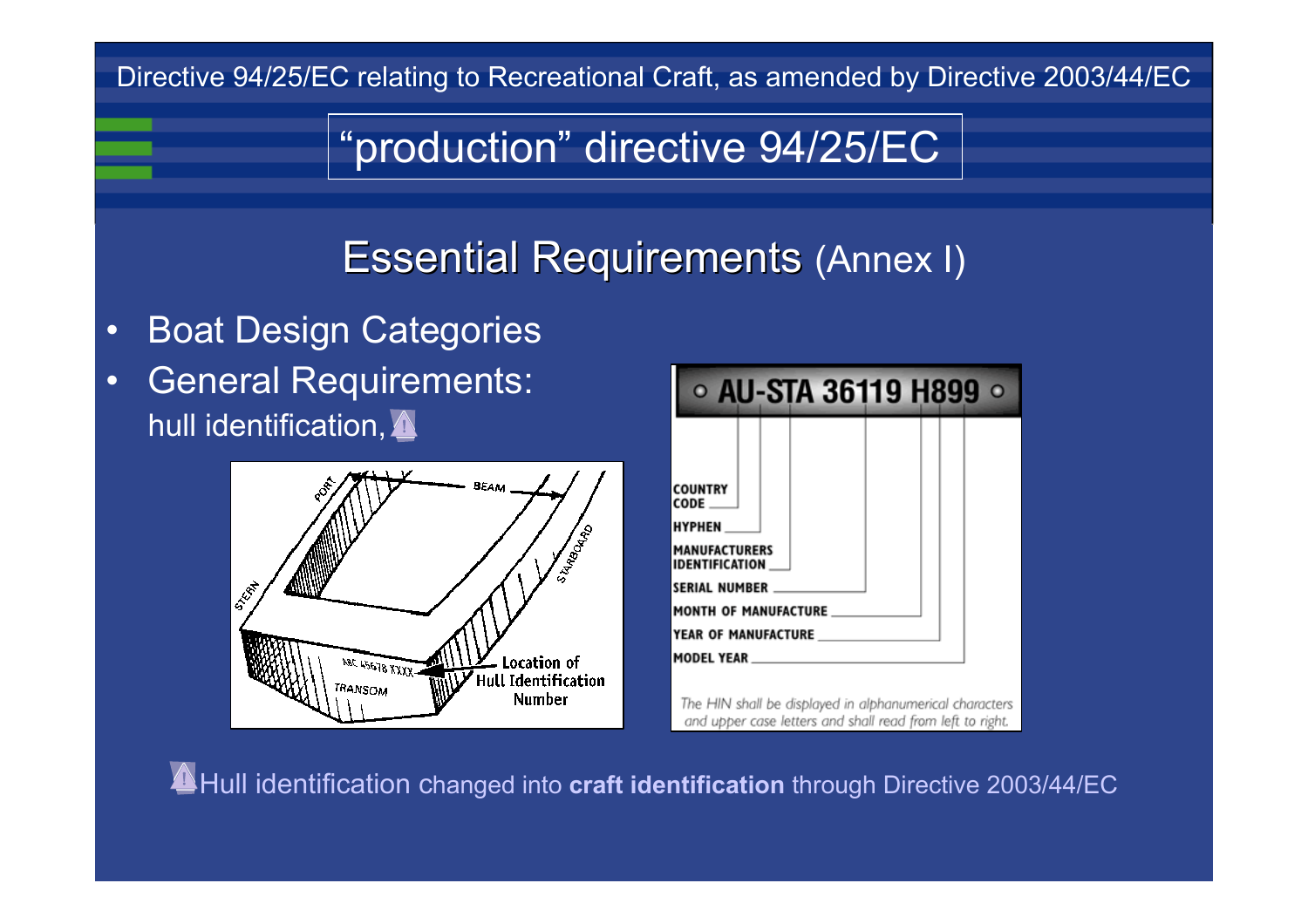## "production" directive 94/25/EC

**Essential Requirements (Annex I)** 

Boat Design Categories

hull identification, builder's plate General Requirements:



Manufacturer's name

Boat design category

Maximum persons' capacity

Manufacturer's recommended maximum load, excluding the mass of the contents of fixed fuel and water tanks when full

CE mark and notified body's identification number (if applicable)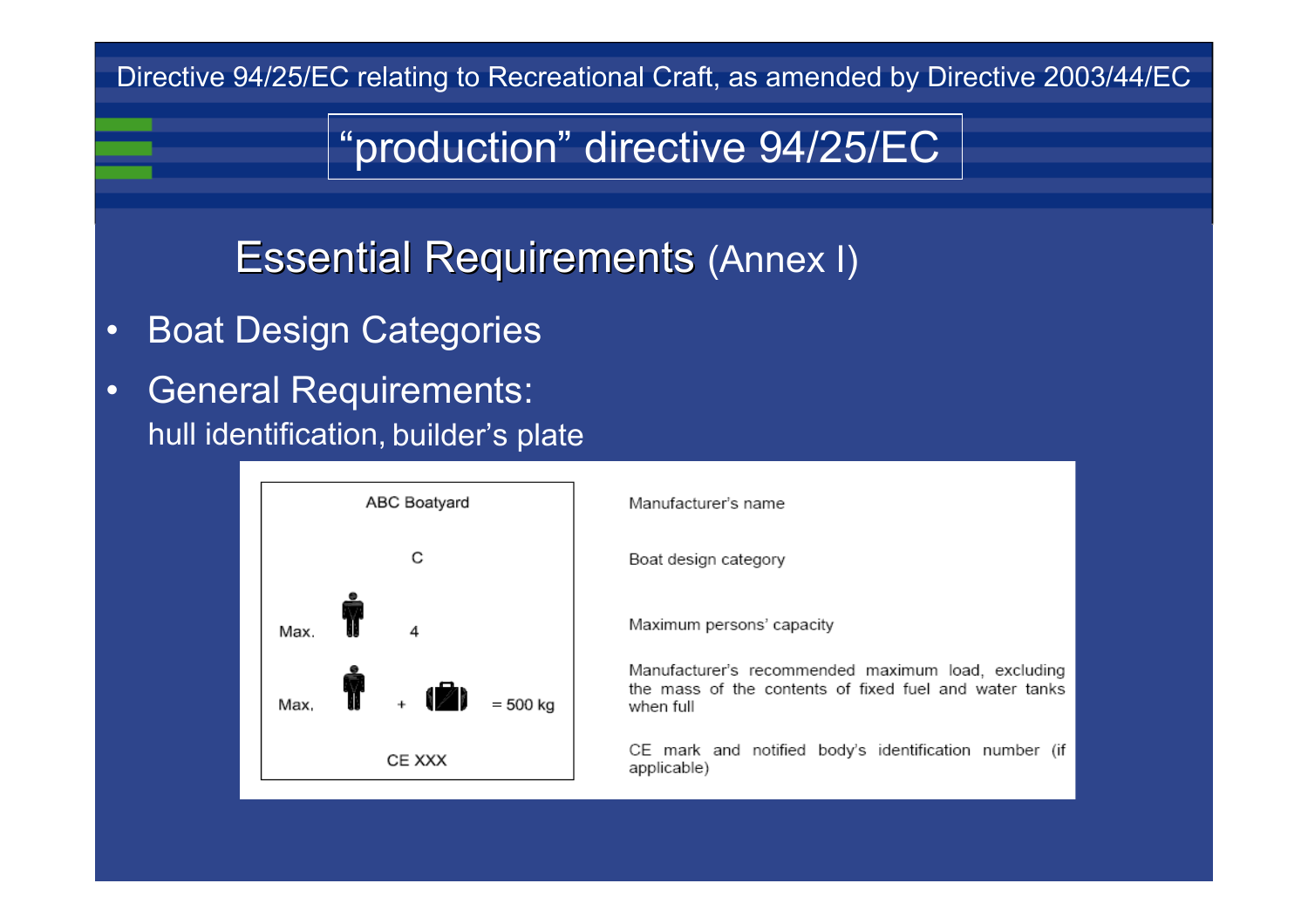## "production" directive 94/25/EC

Essential Requirements (Annex I)

- Boat Design Categories
- General Requirements:
- hull identification, builder's plate, owner's manual, etc
- Integrity and Structural Requirements:
- structure, stability and freeboard, buoyancy and flotation, flooding, maximum recommended load, liferaft stowage, escape, anchoring, etc.
- Handling Characteristics
- Installation Requirements:  $\triangle$
- engines and engine spaces, fuel system, electrical system, steering system, gas system, fire protection, navigation lights & discharge prevention

requirement for **personal watercraft** added (5.1.5) and requirements for fuel tanks (5.2.2), fire**fighting equipment** (5.6.2) and **discharge prevention** (5.6.2) amended by Directive 2003/44/E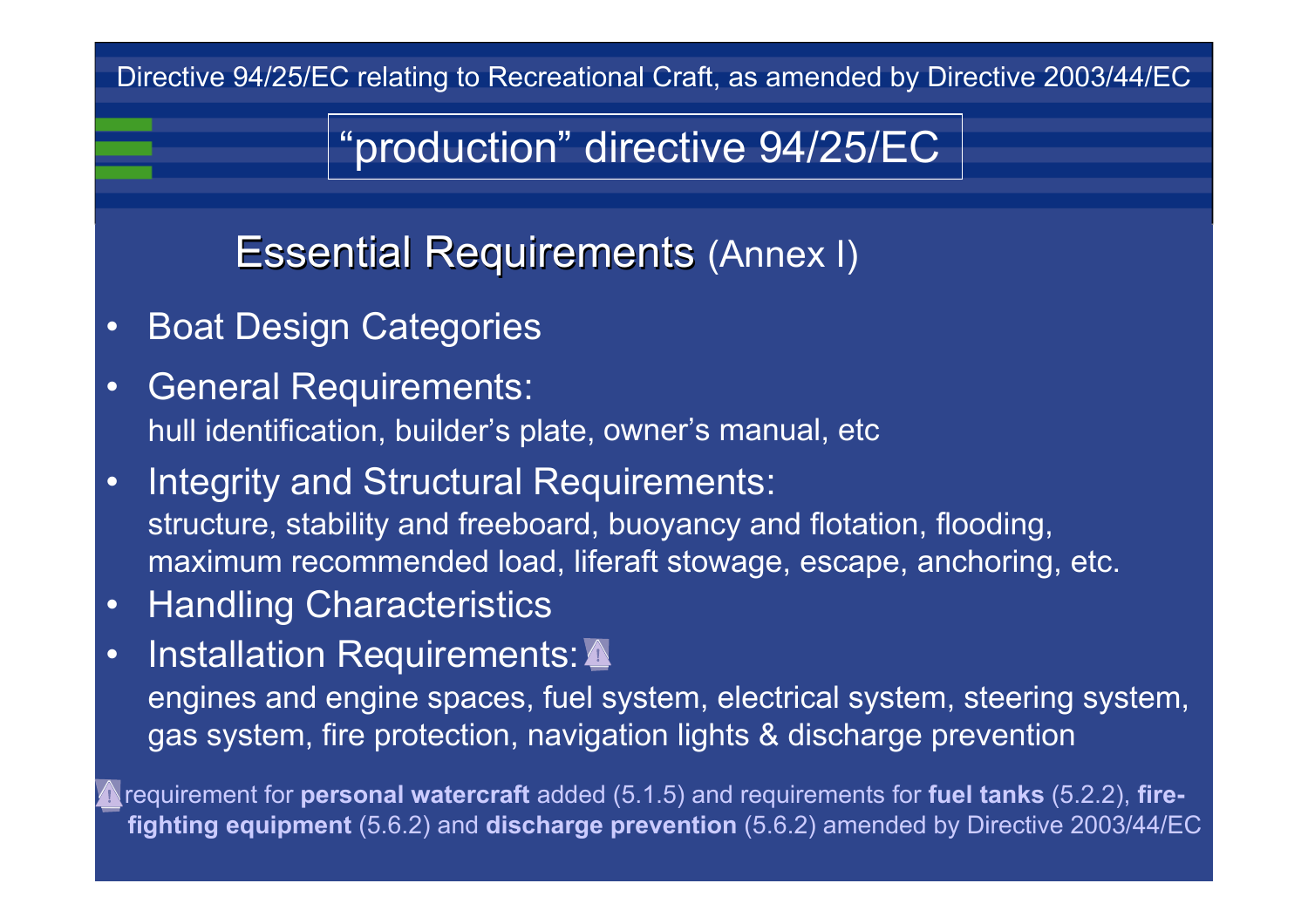## "production" directive 94/25/EC

## Free movement (article 4) $\blacktriangle$

- **CE-marked products**
- **partly completed boats** (if accompanied by an Annex IIIa declaration that the boat is intended to be completed by others)
- **components intended for incorporation into recreational craft** (if accompanied by an Annex IIIb declaration)
- **non-compliant products can be showed at trade fairs** (if visible sign indicates they may not be placed on the market or put into service until they have been made to comply)

#### **CE-marking for products subject to other directives**

Article 4 has been extended by Directive 2003/44/EC to cover propulsion engines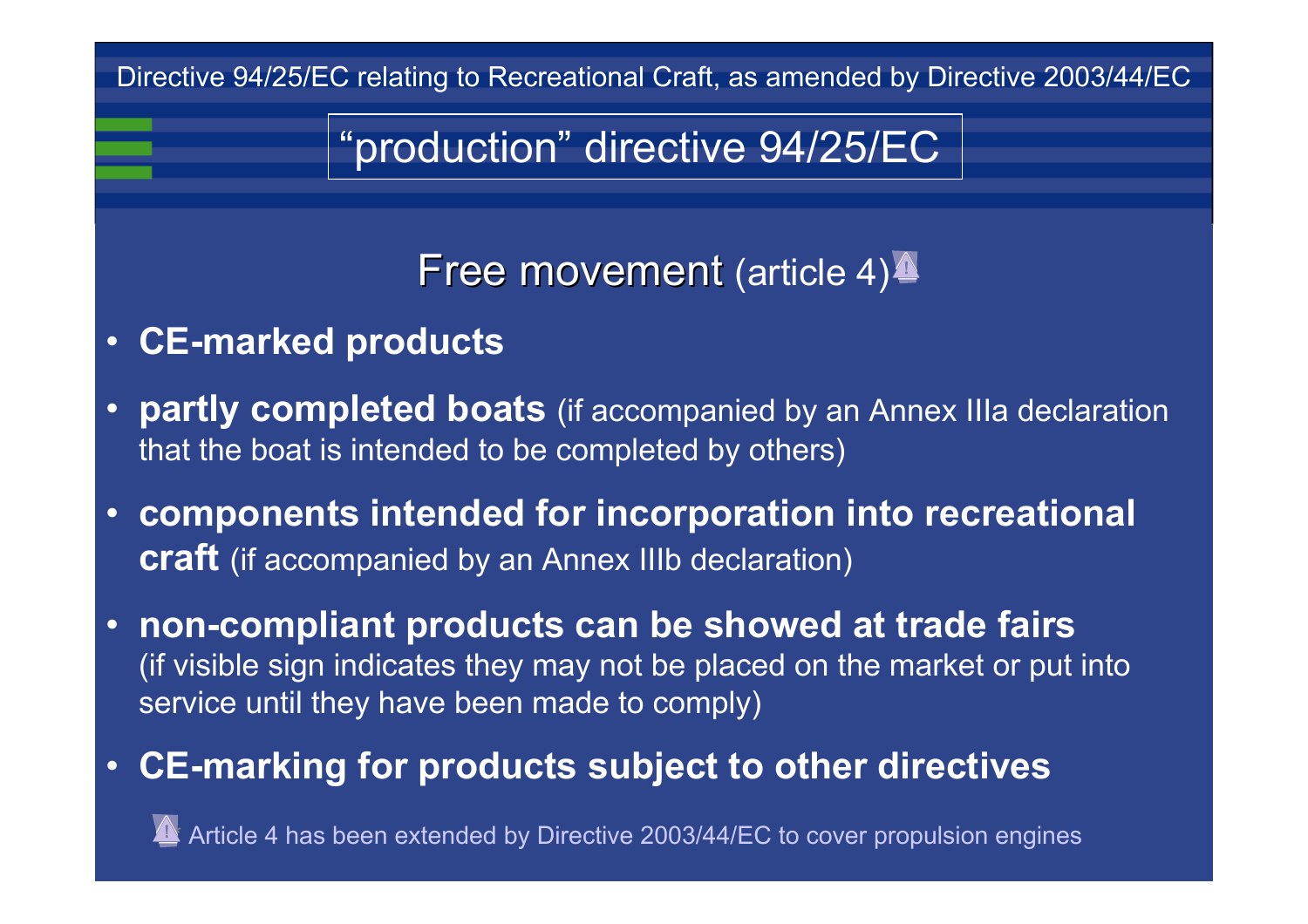"production" directive 94/25/EC

Presumption of conformity (article 5) for products meeting the relevant harmonised standards Comitology procedures (article 6)<sup>4</sup> if harmonised standards are considered not to fully cover the essential requirements (referral to 98/34/EC committee) for adoption of measures and examination of questions relating to the application of the Directive (advisory committee 94/25/EC)

 $\sim$ 

 $\sim$ 

#### Safeguard clause (article 7)<sup>4</sup>

An article 6a has been added through Directive 2003/44/EC, establishing a **regulatory** committe Article 7 has been amended through Directive 2003/44/EC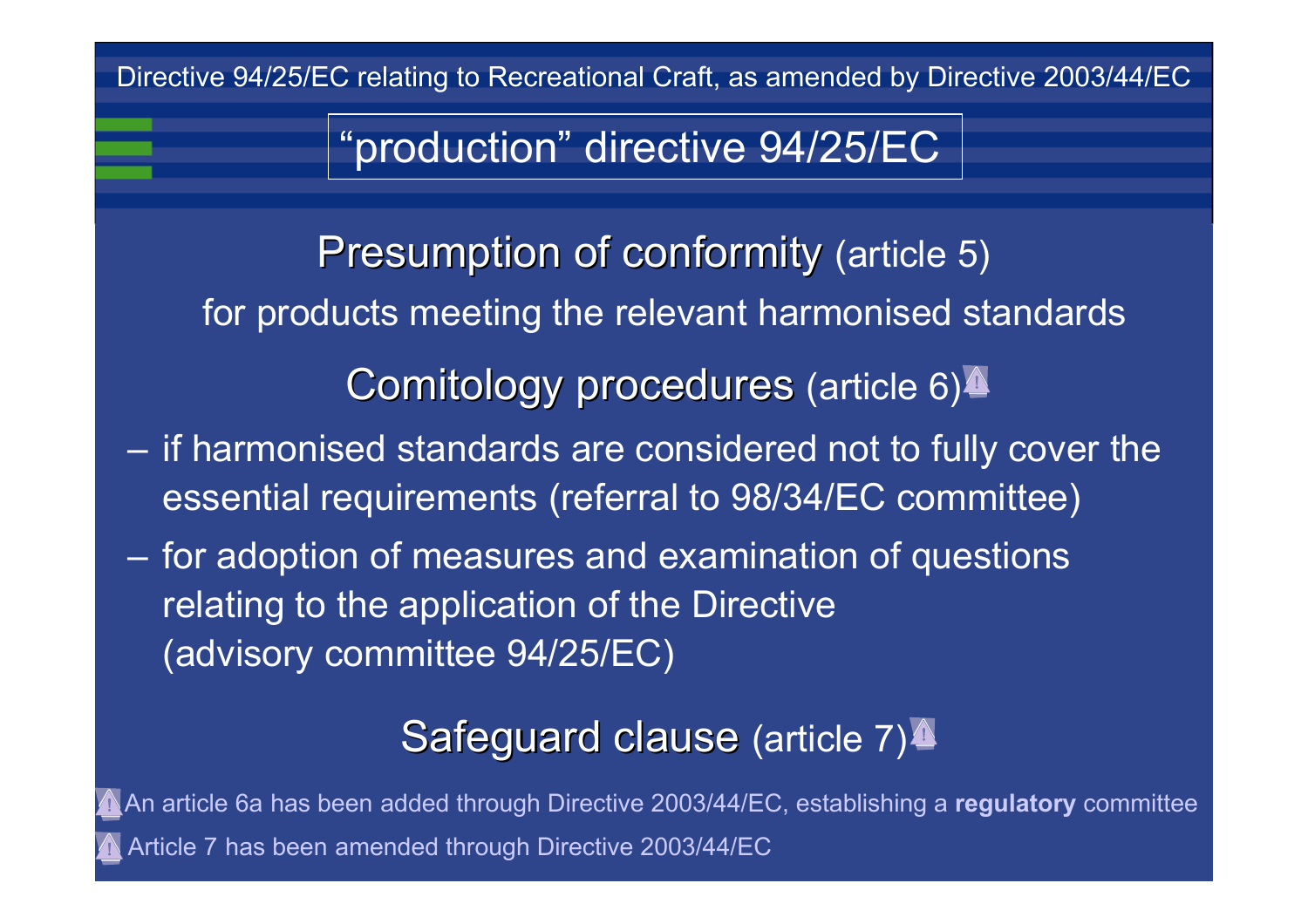## "production" directive 94/25/EC

#### Conformity assessment procedures (article 8)

| <b>Design</b>                  | <b>Available Modular Choice A</b>                |                                                                       |                                       |  |  |  |
|--------------------------------|--------------------------------------------------|-----------------------------------------------------------------------|---------------------------------------|--|--|--|
| <b>Category</b>                |                                                  | 2.5 $m \le$ hull length < 12 m                                        | 12 m $\le$ hull length $\le$ 24 m     |  |  |  |
| A "Ocean"                      |                                                  | Aa                                                                    |                                       |  |  |  |
| <b>B</b> "Offshore"            |                                                  | or B+C or B+D or B+E or B+F or G or H                                 |                                       |  |  |  |
| C "Inshore"                    |                                                  | are harmonised standards for stability<br>and buoyancy complied with? | B+C or B+D or B+F or<br>G or H or B+E |  |  |  |
|                                | Yes: A or Aa                                     | No: Aa                                                                |                                       |  |  |  |
|                                |                                                  | or B+C or B+D or B+E or B+F or G or H                                 |                                       |  |  |  |
| <b>D</b> "Sheltered<br>waters" | A<br>or Aa or B+C or B+D or B+E or B+F or G or H |                                                                       |                                       |  |  |  |
| "Components"                   | B+C or B+D or B+F or G or H                      |                                                                       |                                       |  |  |  |
| "PWC"                          | A or Aa or B+C or B+D or B+E or B+F or G or H    |                                                                       |                                       |  |  |  |

Modular choice for design and construction extended through Directive 2003/44/EC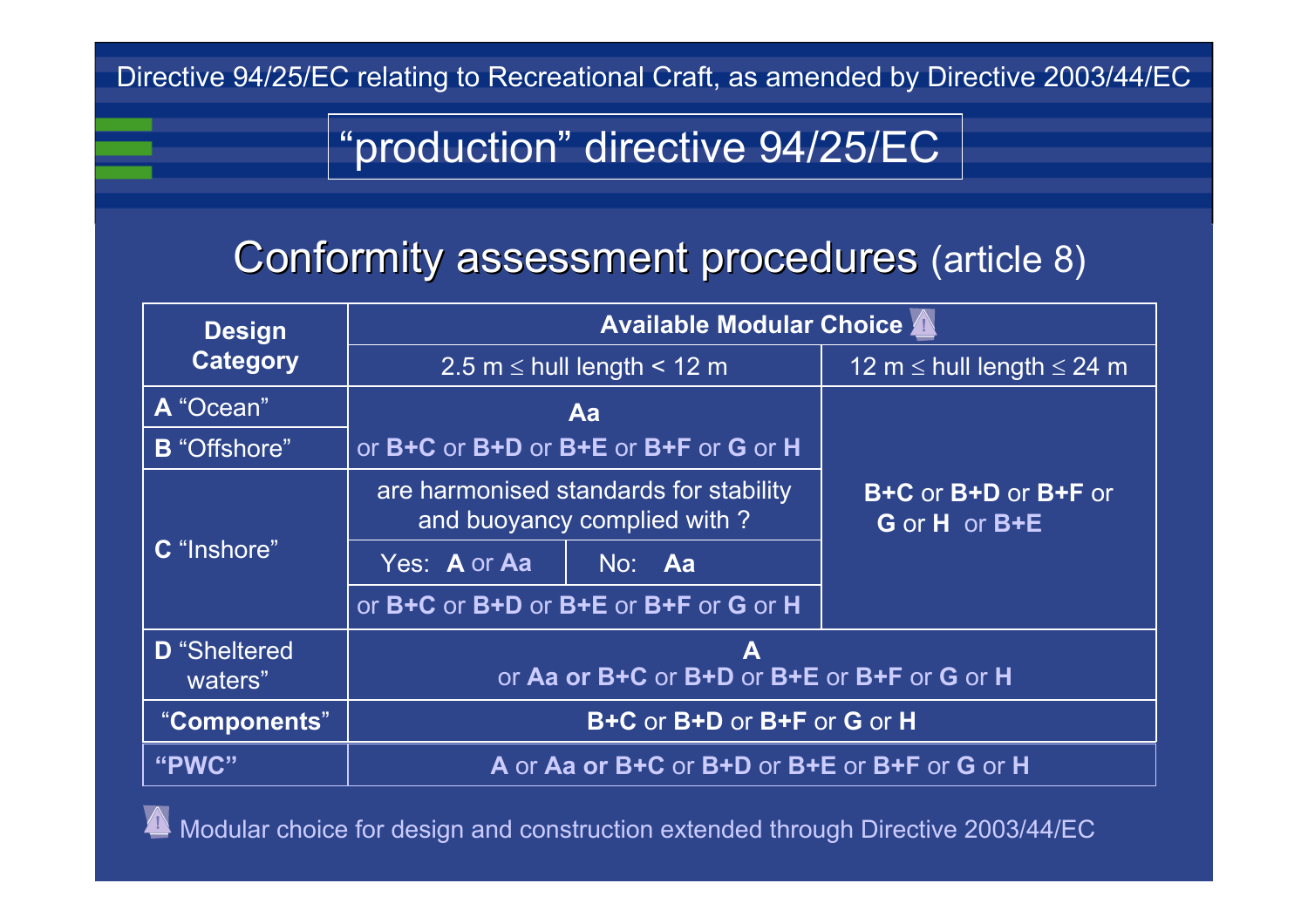"production" directive 94/25/EC

#### Notified bodies (article 9)

- $\mathcal{L}_{\mathcal{A}}$ notification procedure and publication of list of notified bodies
- – minimum criteria to be applied for assessing notified bodies (Annex XIV)
- – withdrawal procedure for notified bodies no longer satisfying the minimum criteria

## CE marking (article 10)

–list products to be CE-marked when placed on the market

- $\sim$  how to affix CE-marking (visible, legible, indelible) and identification number of notified body
- $\sim$ prohibition of affixing misleading markings
- $\sim$ remedial measures against wrongly affixed CE markings

Independence criteria for notified bodies reinforced through Directive 2003/44/EC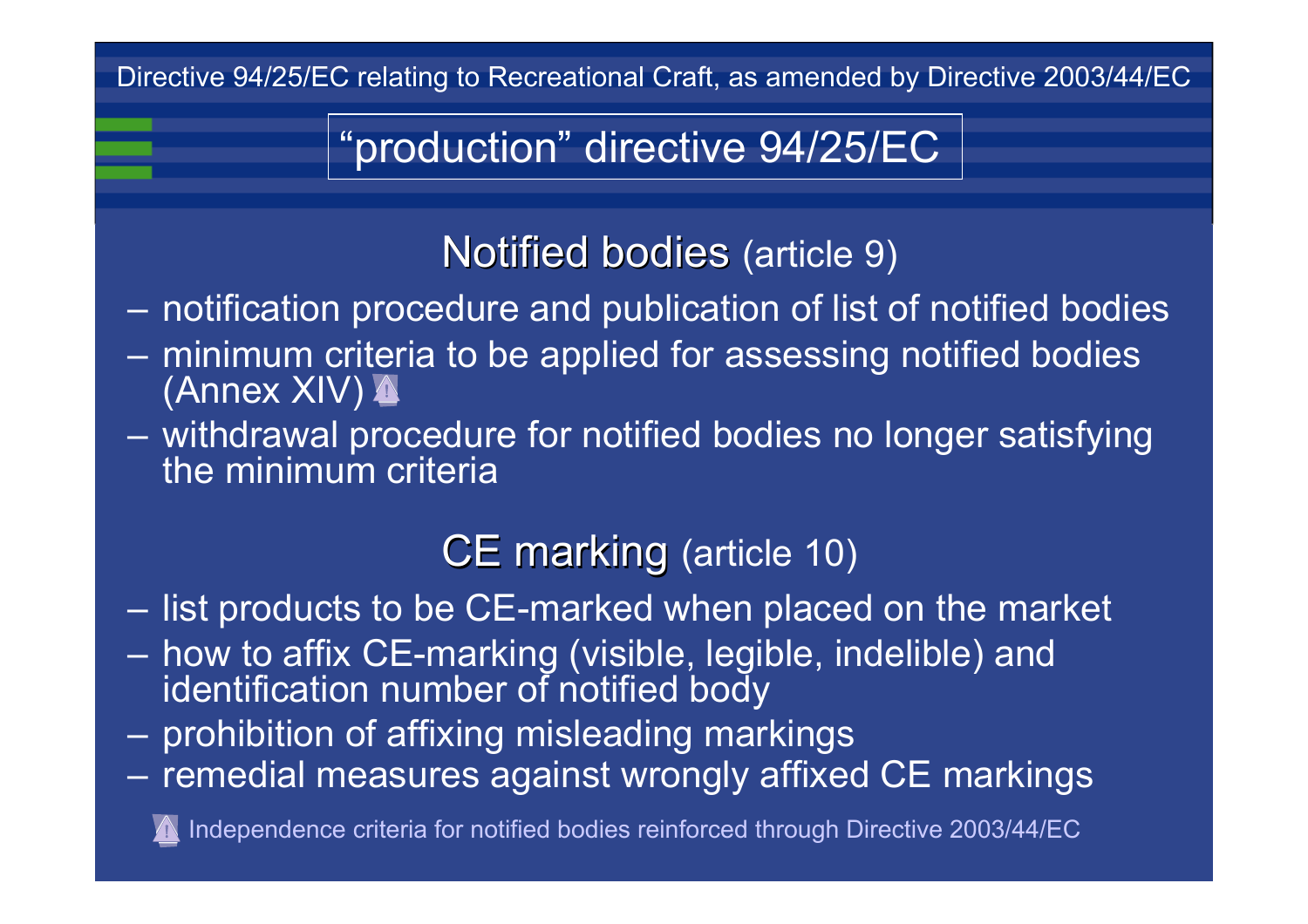"production" directive 94/25/EC

Decisions (article 11)

detailed grounds and means of redress and appeal to be given for decisions on restricting the placing on the market of products

**Information** (article 12)

Commission to ensure that data affecting pertinent decisions concerning the management of the Directive are made available.

**Transposition (article 13)** 

Entry into force (article 14)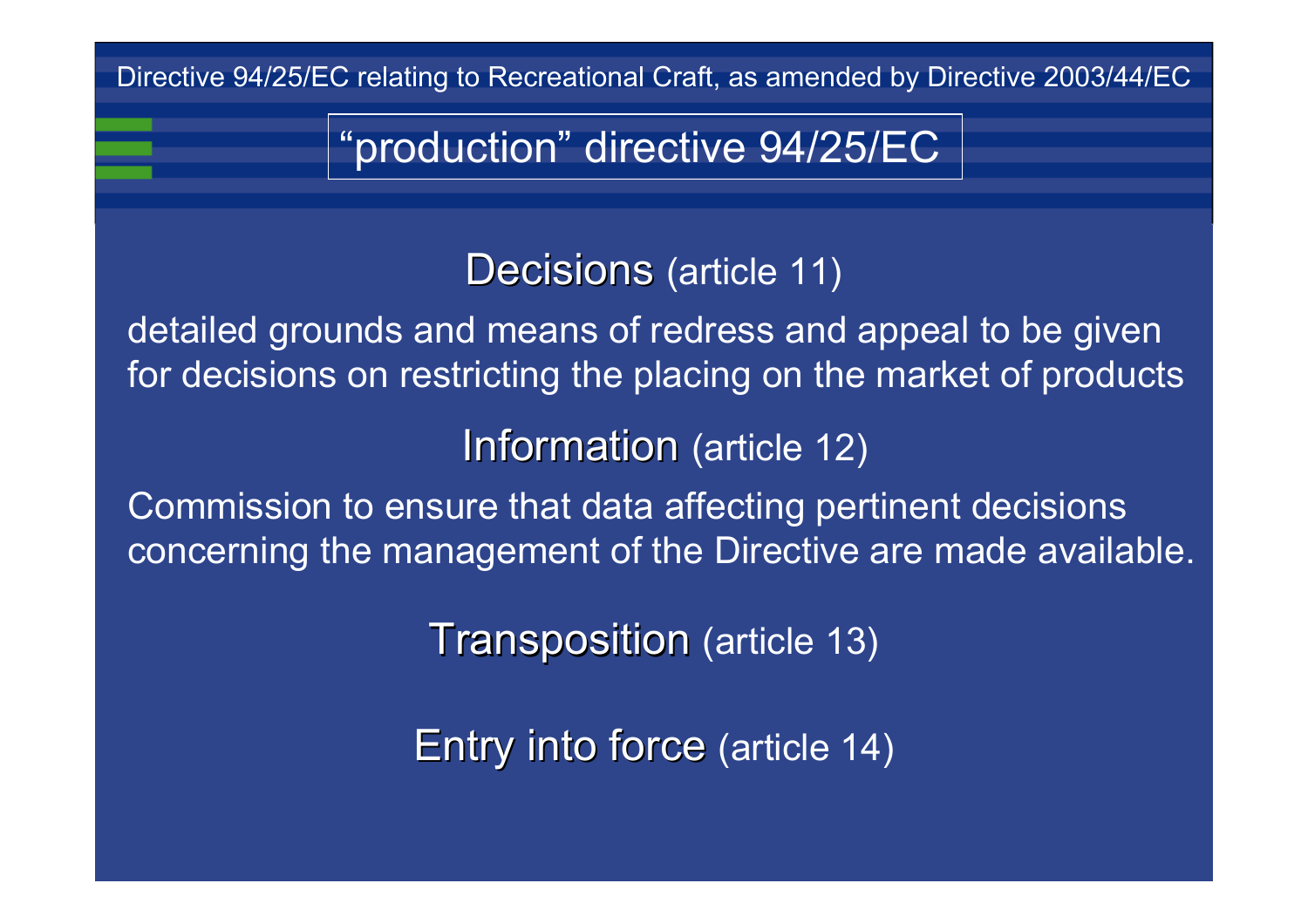## "emissions" amendment 2003/44/EC

objectives:

#### $\mathcal{L}_{\mathcal{A}}$ **introduce environmental protection requirements**

aimed at **reducing exhaust and noise emissions** of petrol and diesel engines intended for recreational craft and personal watercraft.

#### **avoid market fragmentation and barriers to trade**

through the introduction of **harmonised Community limits** for exhaust and noise emissions by recreational marine engines.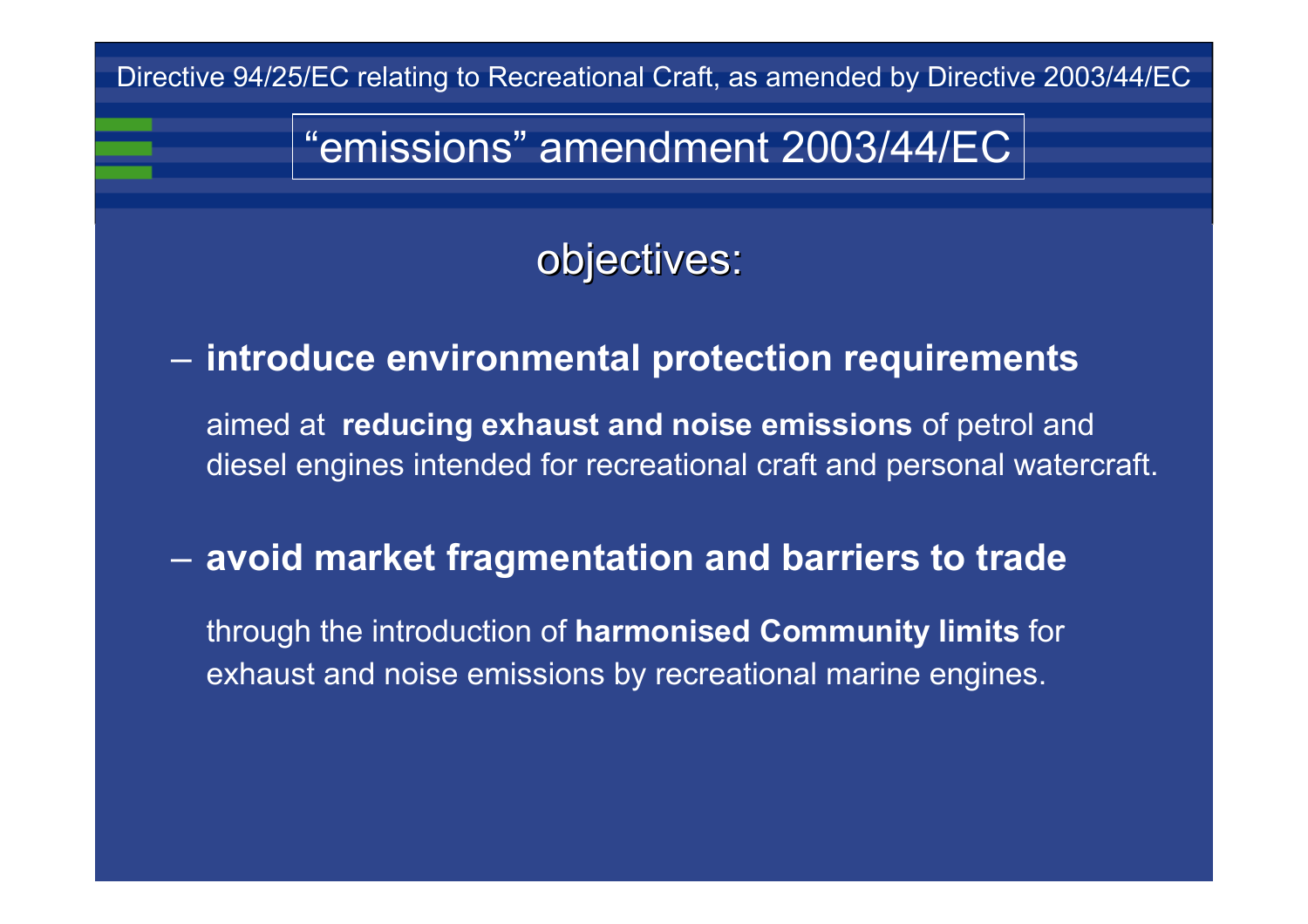## "emissions" amendment 2003/44/EC

### specifies harmonised limits:

#### for **emissions** of **CO**, **HC**, **NOx** and **particulate pollutants**

limits depending on rated engine power and type of engine

scope: propulsion engines installed or intended for installation on or in recreational craft and personal watercraft,

also when subject to a major engine modification (article 1.1.b)

exemptions: listed in article 1.2.b

#### for **noise emissions**

limits depending on rated engine power and number of engines

scope: recreational craft with inboard engines or stern drives without integral exhaust, also when subject to major craft conversion and placed on the market within 5 years after conversion, personal watercraft, outboard engines and stern drives with integral exhaust (article 1.1.c)

exemptions: listed in article 1.2.c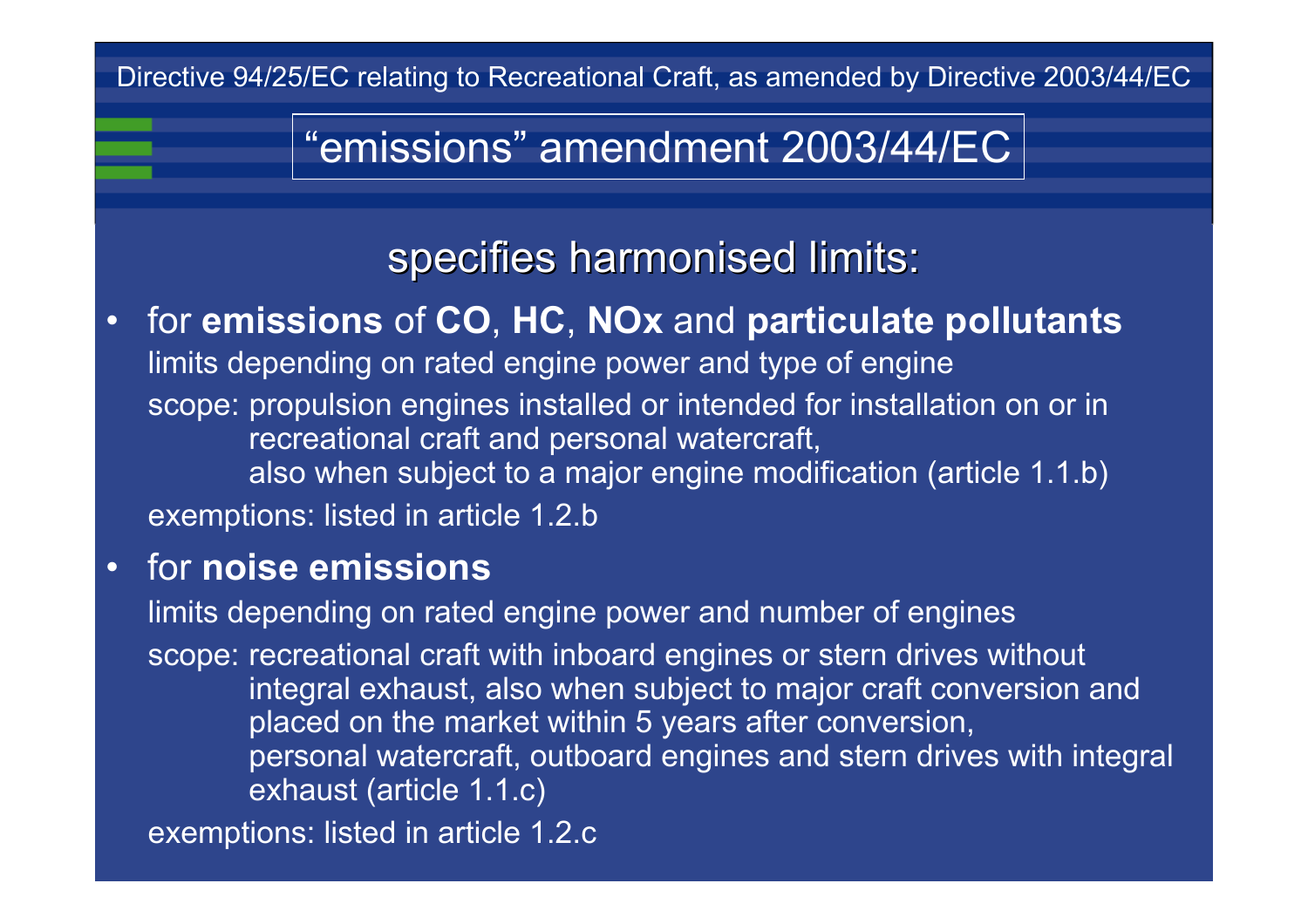## "emissions" amendment 2003/44/EC

#### exhaust emissions levels (new Annex I.B)

| Exhaust $\rightarrow$<br>component  | <b>Carbon Monoxide</b><br>$\overline{CO}$ = A + B/P <sub>N</sub> <sup>n</sup> |                |                         | <b>Hydrocarbons</b><br>$HC = A + B/PNn$ |       |                         | <b>Nitrogen</b><br>oxides | <b>Particulates</b>      |
|-------------------------------------|-------------------------------------------------------------------------------|----------------|-------------------------|-----------------------------------------|-------|-------------------------|---------------------------|--------------------------|
| <b>Engine Type</b>                  | g/kWh                                                                         |                |                         | g/kWh                                   |       |                         | <b>NO<sub>x</sub></b>     | <b>PT</b>                |
| $\sqrt{ }$                          | $\mathsf{A}$                                                                  | B              | $\overline{\mathsf{n}}$ | $\overline{\mathsf{A}}$                 | B     | $\overline{\mathsf{n}}$ | g/kWh                     | g/kWh                    |
| <b>Two-stroke</b><br>spark ignition | 150,0                                                                         | 600,0          | 1,0                     | 30,0                                    | 100,0 | 0,75                    | 10,0                      | <b>Not</b><br>applicable |
| Four-stroke<br>spark ignition       | 150,0                                                                         | 600,0          | 1,0                     | 6,0                                     | 50,0  | 0,75                    | 15,0                      | <b>Not</b><br>applicable |
| Compression<br>ignition             | 5,0                                                                           | $\overline{0}$ | $\overline{0}$          | 1,5                                     | 2,0   | 0,5                     | 9,8                       | 1,0                      |

Where  $\mathsf{P}_\mathsf{N}$  is the rated engine power in kW and A, B and n are constants as indicated in the table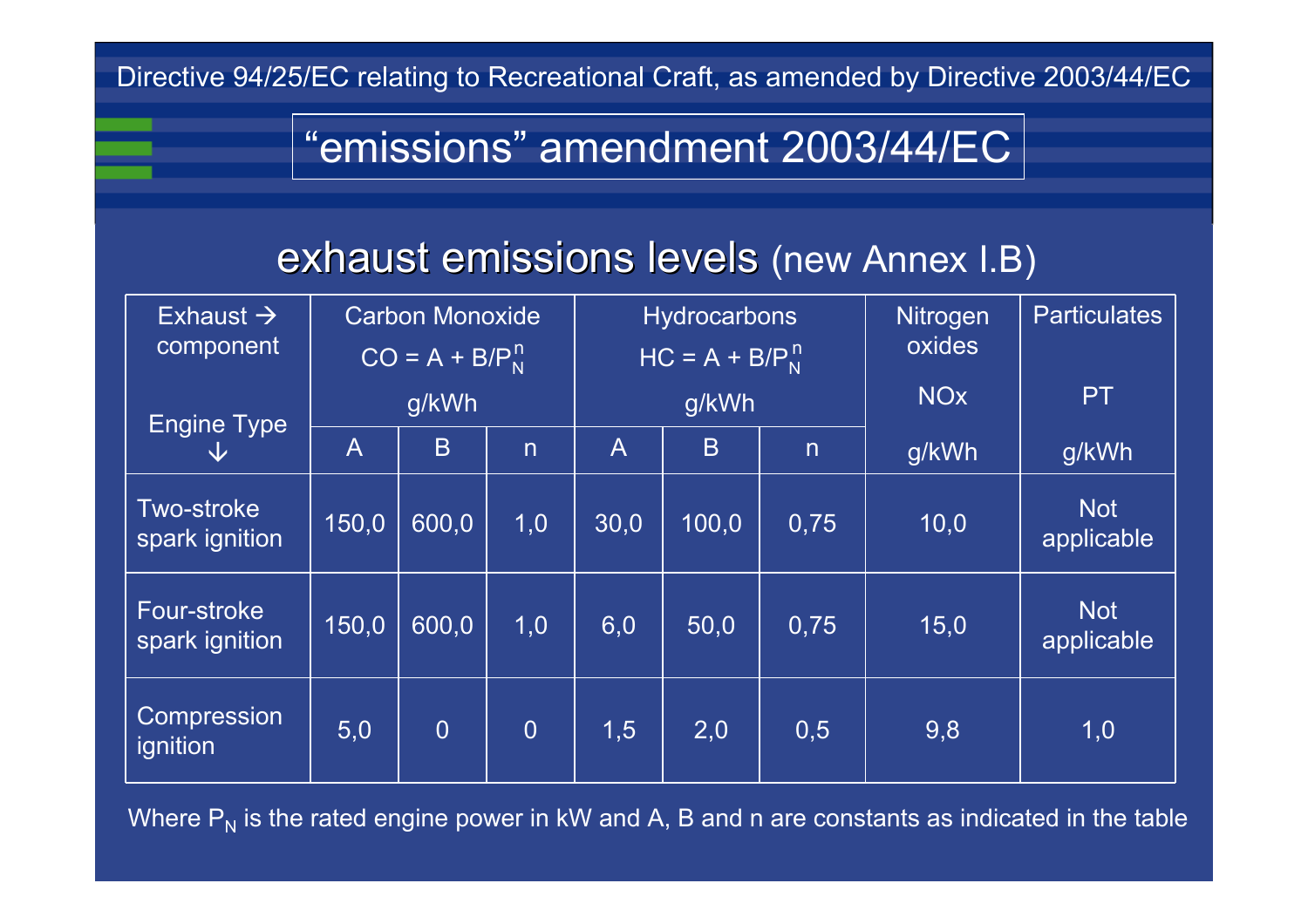## "emissions" amendment 2003/44/EC

exhaust emissions (new Annex I.B)

- General requirements:
- •**Engine identification** (Annex I.B.1),
- •**Durability** (Annex I.B.3)
- **Owner's manual** (Annex I.B.4)

noise emissions (new Annex I.C)

Demonstration of compliance:

- **Full pass-by sound measurement tests**, (Annex I.C.1.1)
- •**Power/displacement and Froude Number (Annex I.C.1.2)**
- **Certified reference boat** concept (Annex I.C.1.4)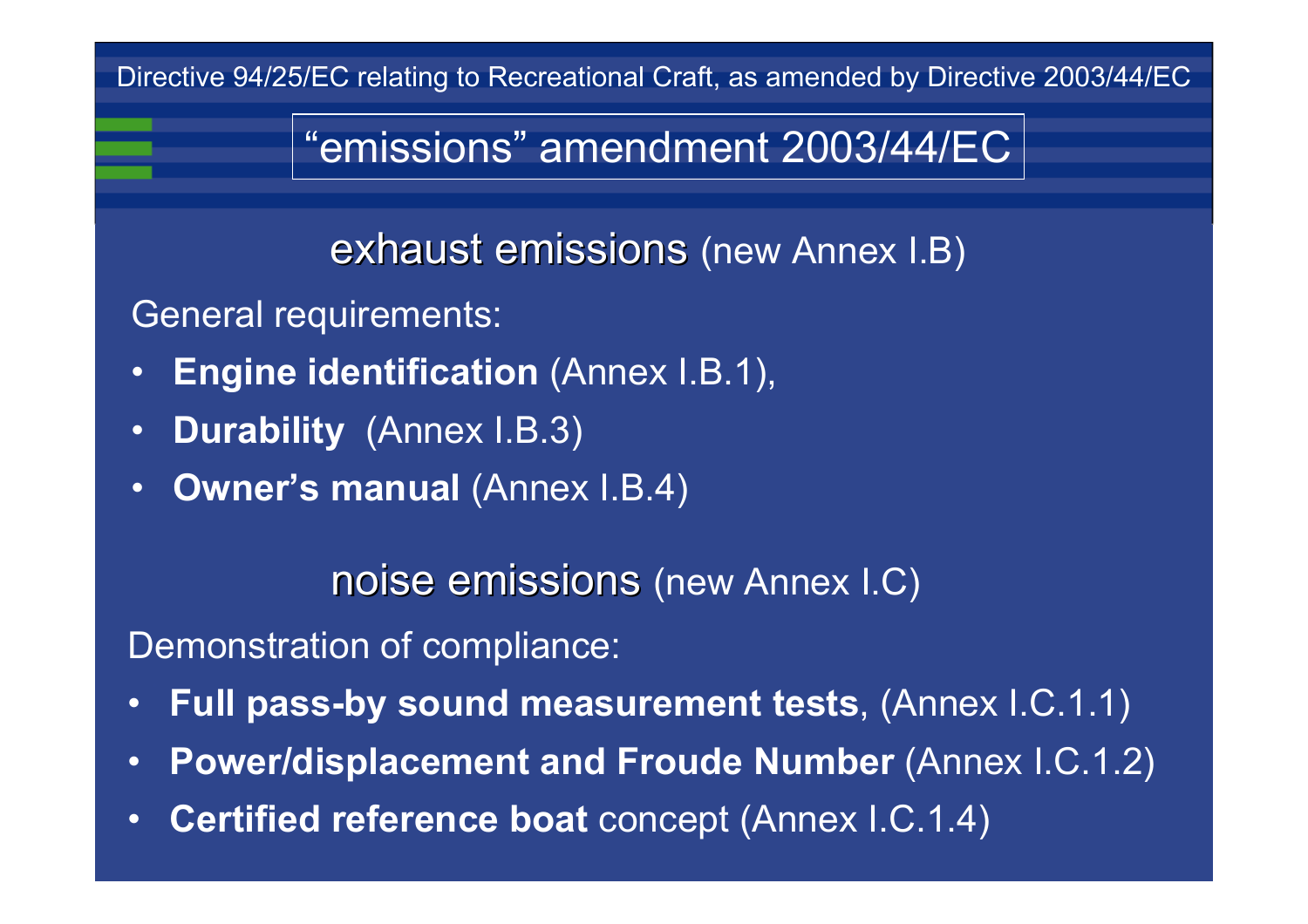

\* 3 dB allowance for twin and multiple engine installations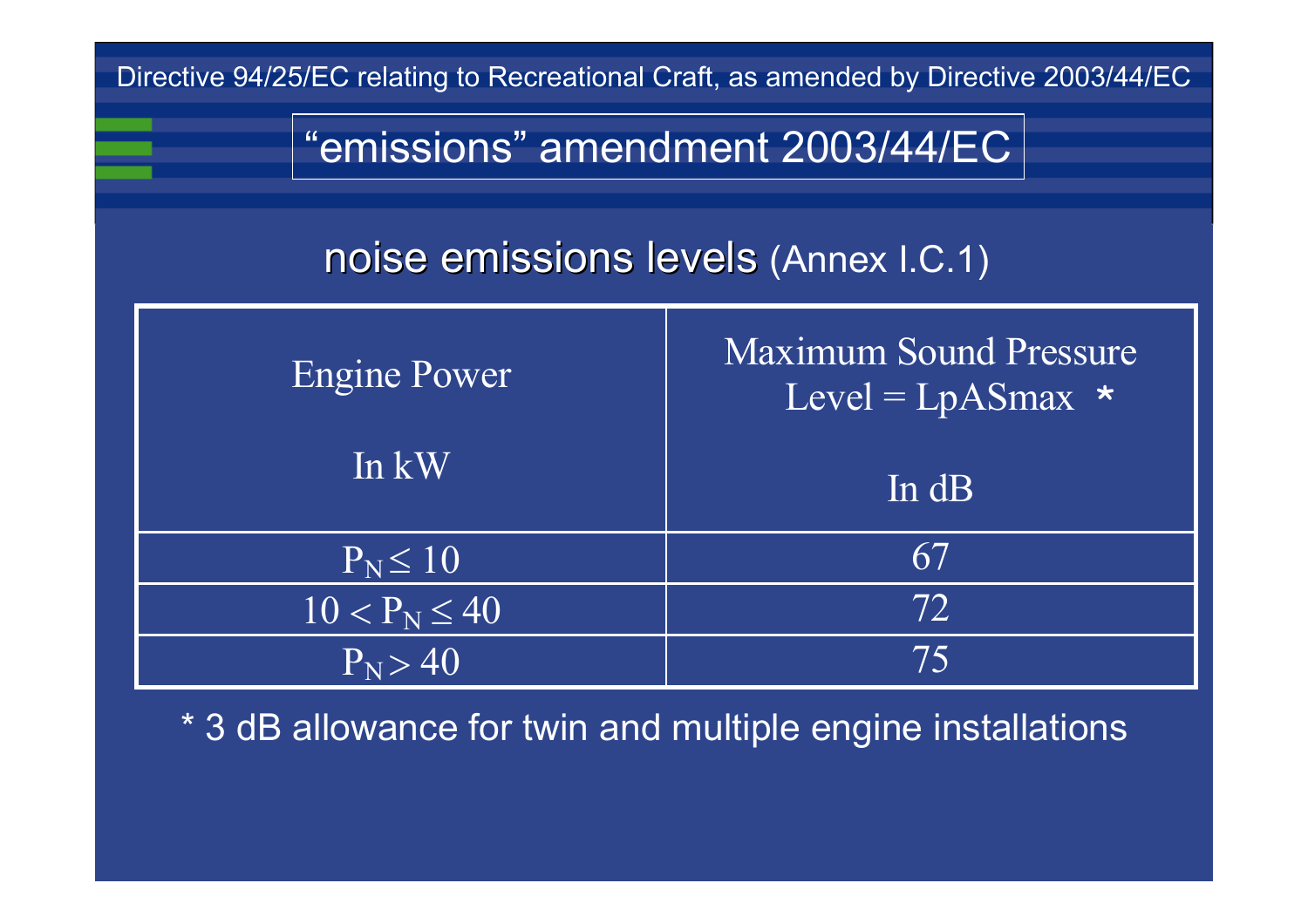## "emissions" amendment 2003/44/EC

#### Other amendments to the articles:

- scope extended to **personal watercraft** (art. 1.1.a.ii & 1.3.b) and **propulsion engines** (art. 1.1.b.i & 1.3.c)
- concept of "**major engine modification**" (art. 1.1.b.ii & 1.3.d) and "**major craft conversion**" (art.1.1.c.ii & 1.3.e) introduced
- definition of "**means of propulsion**", "**engine family**", "**manufacturer** "and "**authorised representative**" (art. 1.3.f to art. 1.3.i)
- **free movement** for **inboard engines and stern drive engines** and for **engines type-approved according to other directives** (art.4.4)
- **Regulatory Committee** (new article 6a)
- procedure for **post-construction conformity assessment** (art. 8.1)
- **extended modular choice** and **new module E** (product quality assurance) (art.  $8.2$  to  $8.4$ )
- **CE-marking** (art. 10)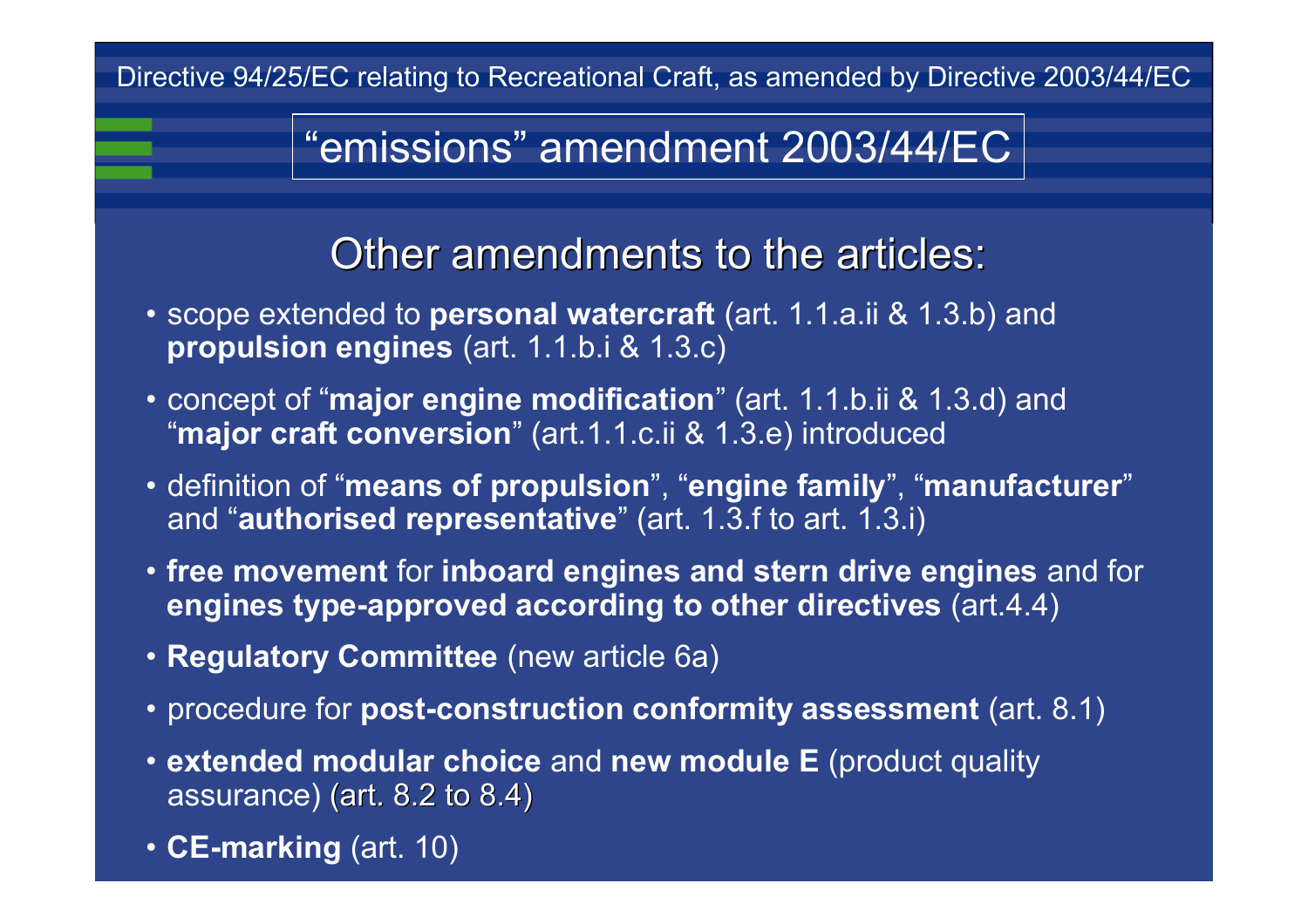#### "emissions" amendment 2003/44/EC

Amendments to Annex I.A:

- **Boat design category A** (excluding abnormal conditions) and **design category D** (significant wave height lowered to 0,3 m) amended
- HIN changed to CIN (**Craft Identification Number**) (§ 2.1)
- **Maximum recommended load** on builder's plate (§ 2.2) and in owner's manual (§ 3.6) amended
- Essential requirements for **personal watercraft** (§ 5.1.5) introduced
- Essential requirements for **fuel tanks** (§ 5.2.2), **fire-fighting equipment**  (§ 5.6.2), and **discharge prevention** (§ 5.8) amended

Amendments to Annex VI:

New Part B for "module Aa" assessment of conformity with **noise emissions**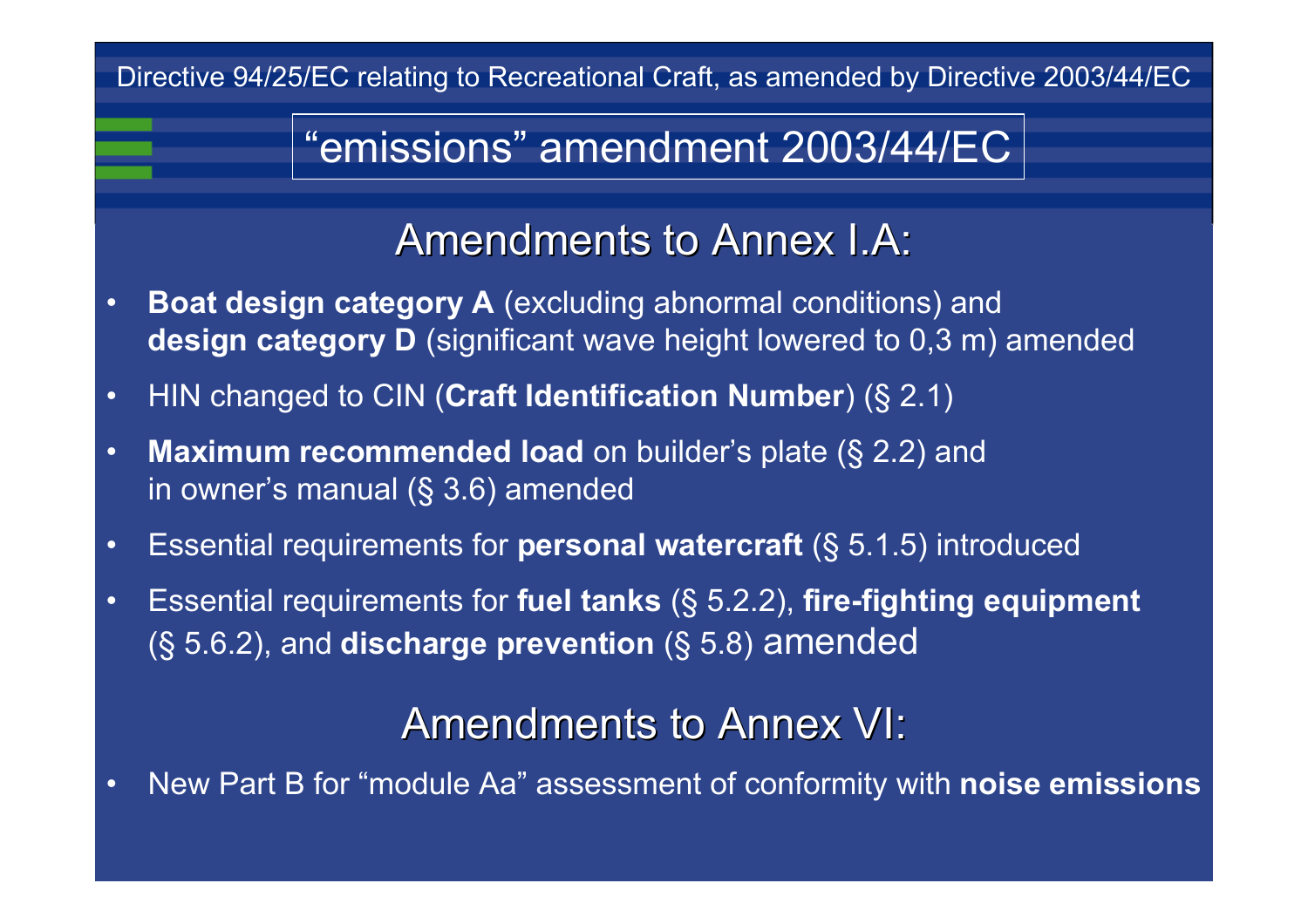## "emissions" amendment 2003/44/EC

#### Amendments to Annex VIII:

 New section 4 concerning "module C" assessment of conformity with **exhaust emissions** if the engine manufacturer is not working under a relevant quality system

#### Amendments to Annex X:

 New subparagraph on statistical verification for assessment of conformity with **exhaust emissions** under "module F"

#### Amendments to Annex XIII:

 Annex XIII on the technical documentation to be supplied by the manufacturer has been completely revised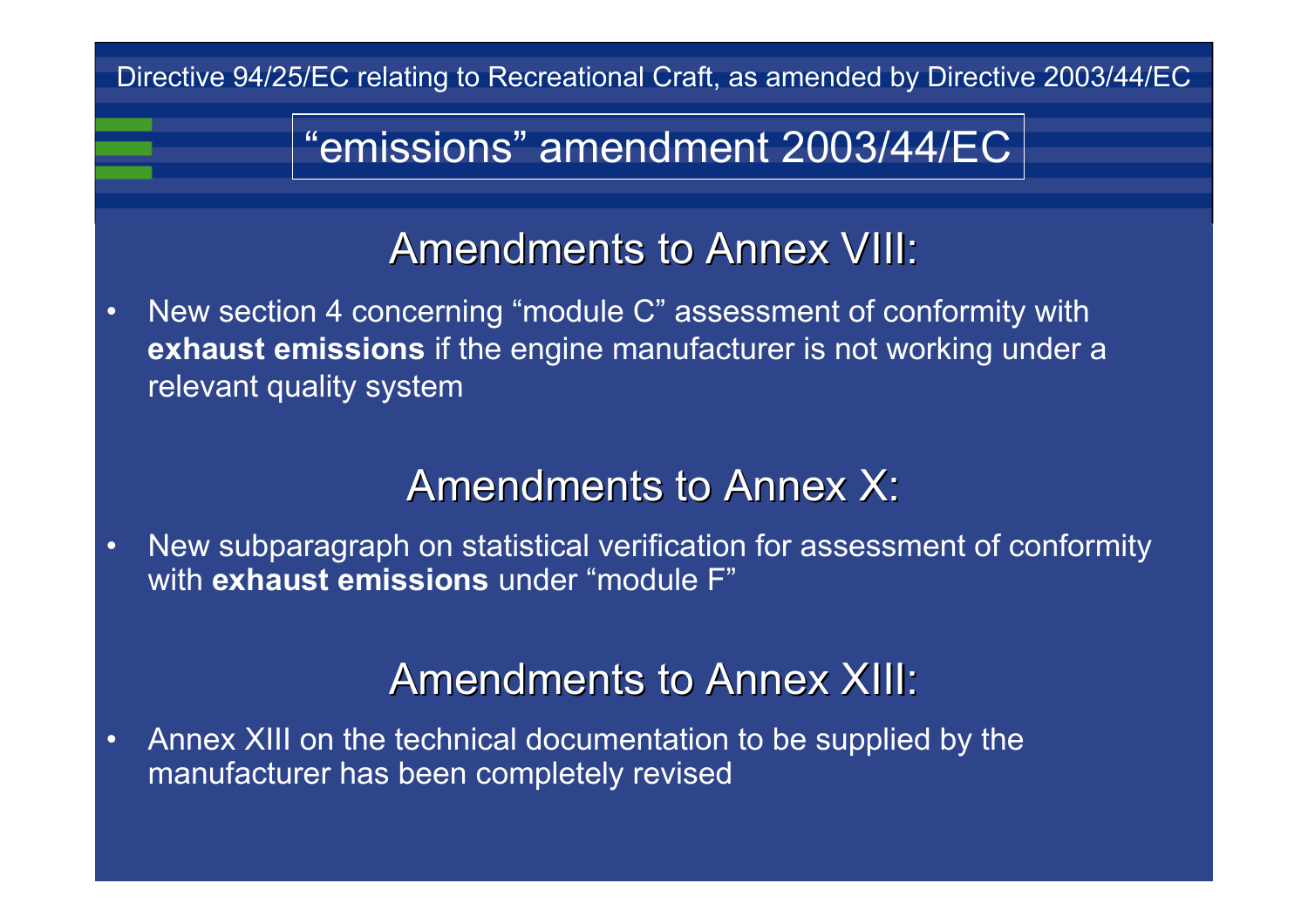"emissions" amendment 2003/44/EC

Amendments to Annex XIV:

 reinforced **minimum criteria for the independence of notified bodies** (§.1 and 1.a)

Amendments to Annex XV:

revised requirements on the **written declaration of conformity**

New Annex XVI:

conformity assessment **module E (product quality assurance)** introduced

New Annex XVII:

conformity of production assessment for **exhaust and noise emissions**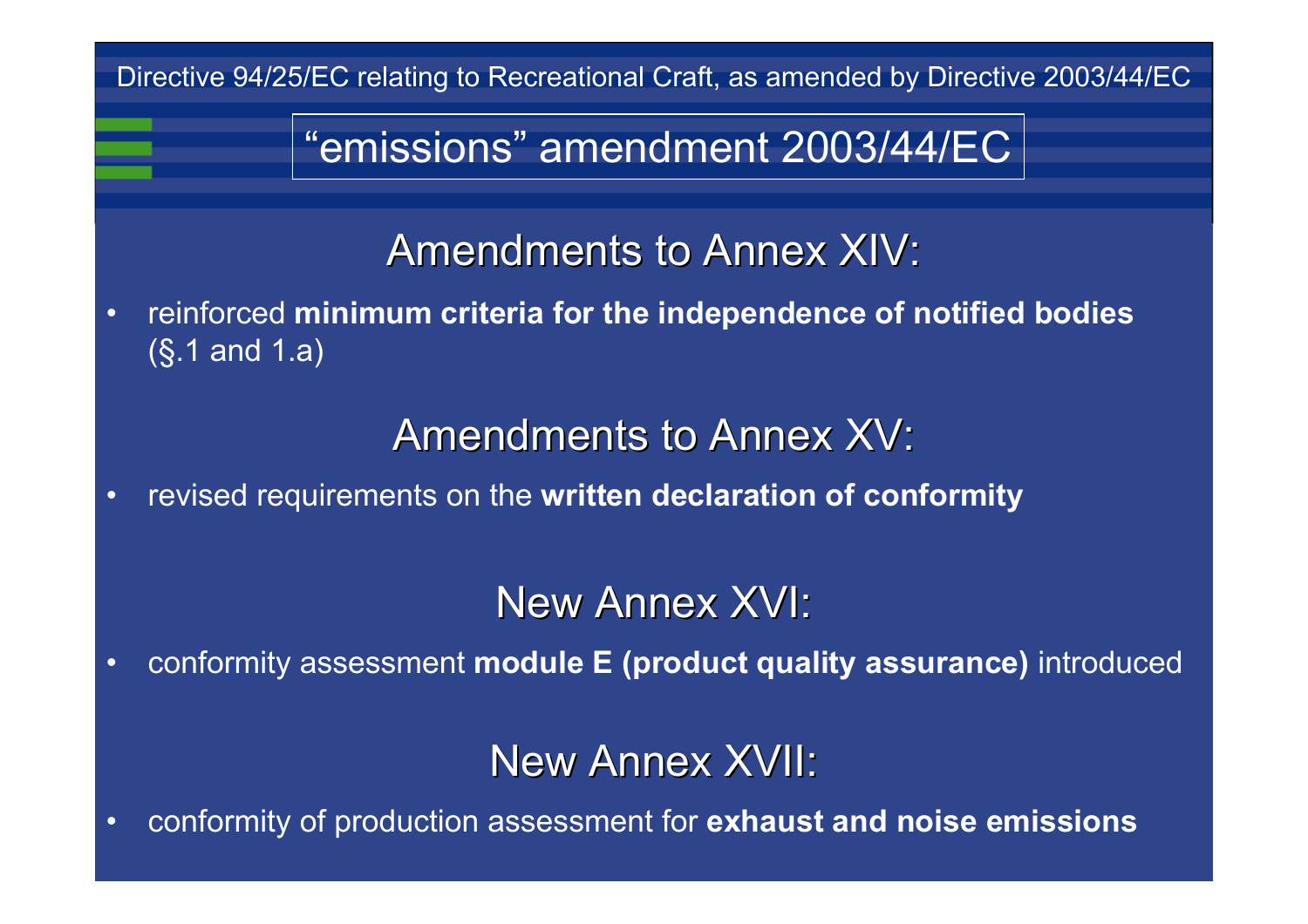## "emissions" amendment 2003/44/EC

Provisions on implementation (article 3):

- •Directive 2003/44/EC adopted on 19 May 2003
- • National implementing measures to be transposed by 30 June 2004 and to be applied as from 1 January 2005
- • transitional arrangements:
	- general: until 31.12.2005
	- –diesel and 4-stroke spark ignition engines: until 31.12. 2005
	- 2-stroke spark ignition engines: until 31.12.2006
- •full application as from 1 January 2007

Penalties (article 4):

• Effective, proportionate and dissuasive penalties to be determined for breaching the national implementing measures